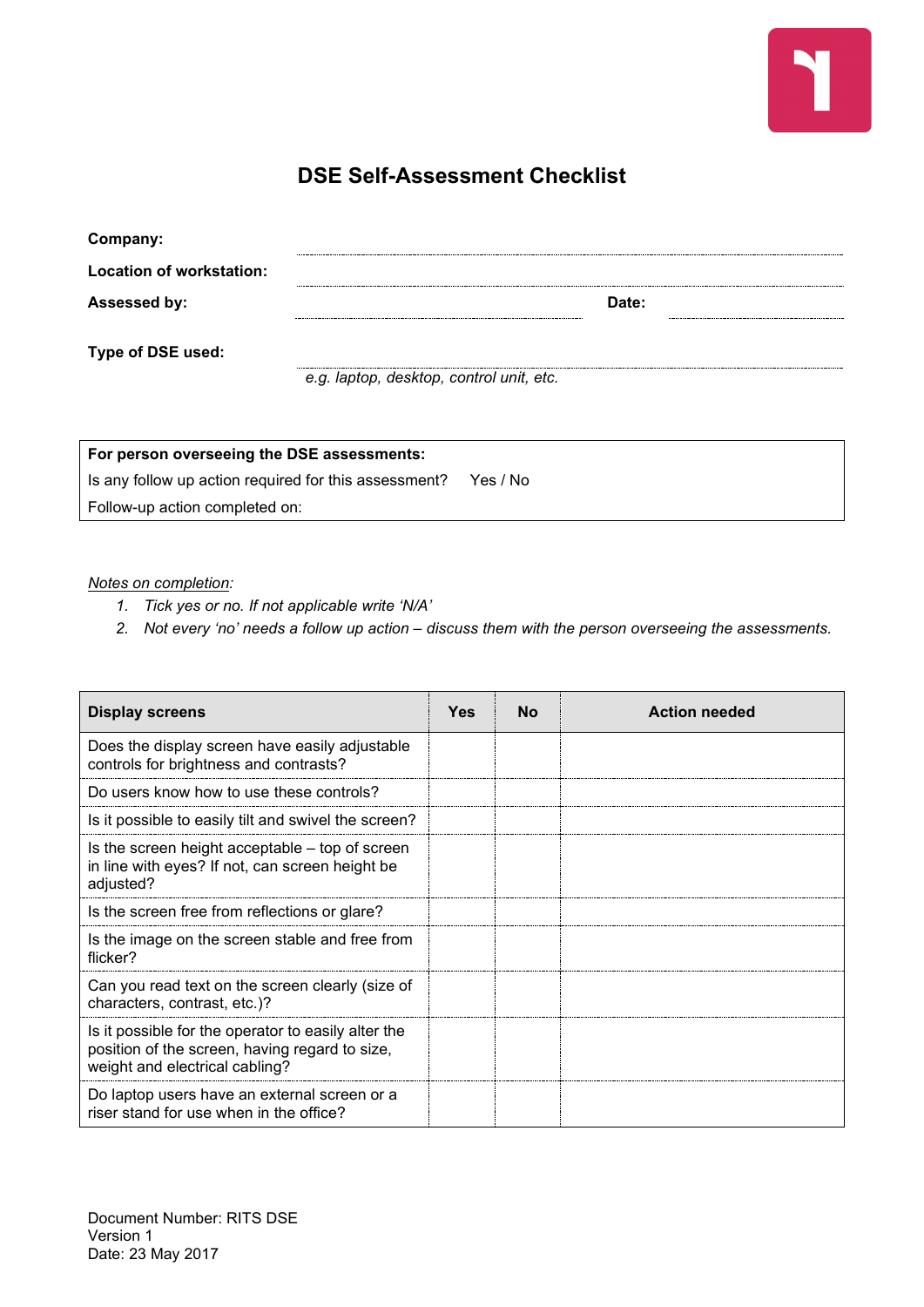| <b>Keyboards</b>                                                                       | Yes | N٥ | <b>Action needed</b> |
|----------------------------------------------------------------------------------------|-----|----|----------------------|
| Is it possible to easily adjust the angle of tilt of<br>the keyboard?                  |     |    |                      |
| Are the symbols on the keys easy to read?                                              |     |    |                      |
| Is there adequate space at the front of the<br>keyboard to provide support?            |     |    |                      |
| Does the keyboard have a matt surface?                                                 |     |    |                      |
| Is it possible for the user to get a good keying<br>position (approx right angle)?     |     |    |                      |
| Does the user have any keying habits such as<br>bent wrists, poor desktop layout, etc. |     |    |                      |
| Is the keyboard separate from the screen?                                              |     |    |                      |
| Do laptop users have access to an external<br>keyboard when working in the office?     |     |    |                      |

| <b>Mouse / Other Pointing Device</b>                                                                                                           | Yes | N٥ | <b>Action needed</b> |
|------------------------------------------------------------------------------------------------------------------------------------------------|-----|----|----------------------|
| Is the mouse suitable for the tasks? (e.g.<br>designers shouldn't use a standard mouse)                                                        |     |    |                      |
| Is the mouse suitable for the user in relation to<br>size, shape and weight?                                                                   |     |    |                      |
| Is the device positioned correctly, close to the<br>user?                                                                                      |     |    |                      |
| Is the user's wrist and forearm supported? (Can<br>be by the desk, arm of a chair, etc. If not,<br>consider a mouse mat with a support on it). |     |    |                      |
| Does the device work smoothly?                                                                                                                 |     |    |                      |
| Do users know how to alter the speed and/or<br>accuracy of the pointer if they need to?                                                        |     |    |                      |

| Chair                                                                                                                                   | Yes | N٥ | <b>Action needed</b> |
|-----------------------------------------------------------------------------------------------------------------------------------------|-----|----|----------------------|
| Is the chair stable?                                                                                                                    |     |    |                      |
| Does the chair have seat height adjustment?                                                                                             |     |    |                      |
| Does the chair have a swivel mechanism?                                                                                                 |     |    |                      |
| Does the chair have castors or similar?                                                                                                 |     |    |                      |
| Does the seat back tilt?                                                                                                                |     |    |                      |
| Does the seat back adjust for height?<br>(If a comfortable position is possible with just tilt)<br>this is not mandatory)               |     |    |                      |
| Is the small of the user's back supported by the<br>backrest?                                                                           |     |    |                      |
| Can the user place their feet flat on the floor<br>when the chair is at the right height for the<br>desk? (If not consider a footrest). |     |    |                      |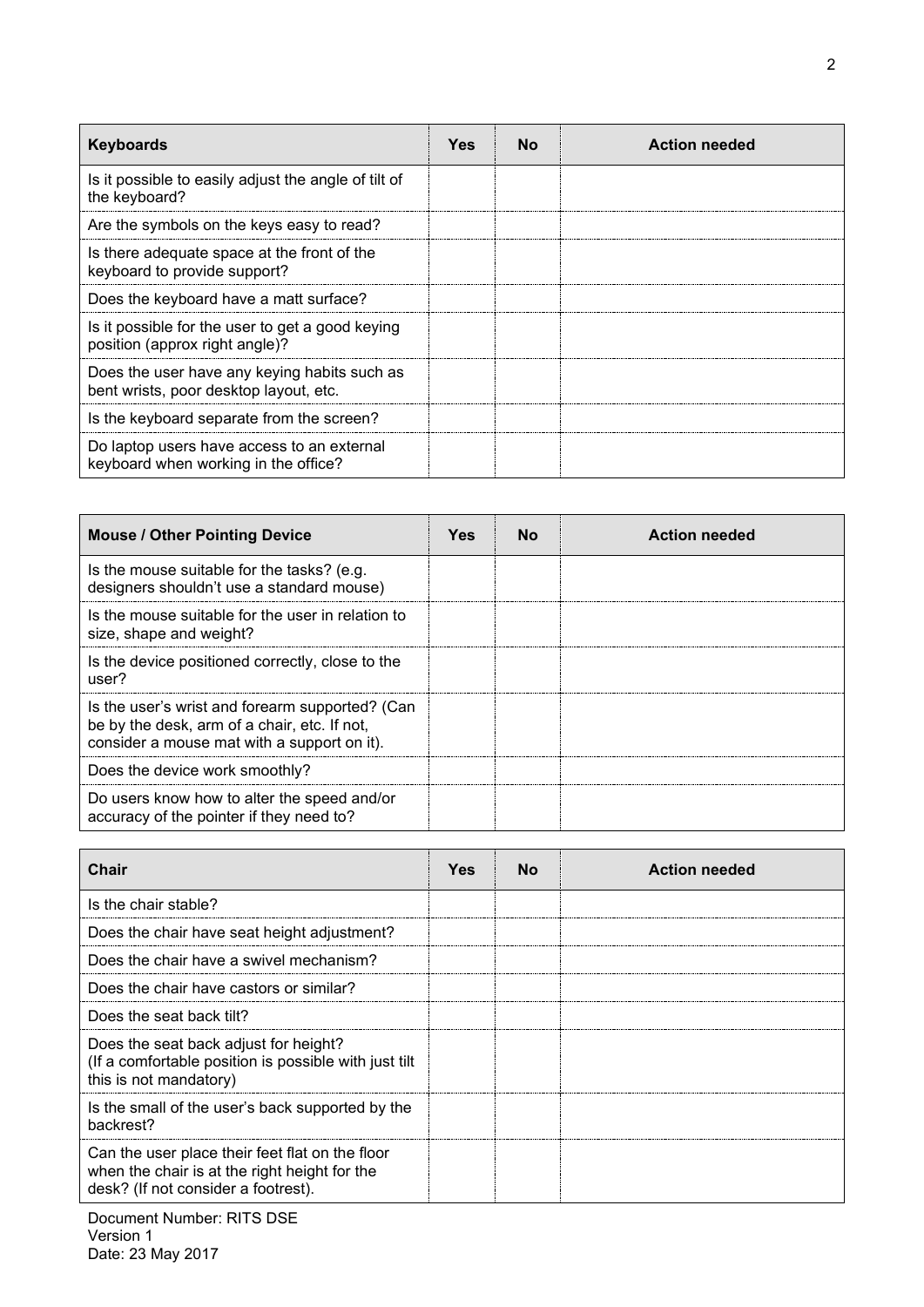| <b>Desk / Work Surfaces</b>                                                                                                 | Yes | N٥ | <b>Action needed</b> |
|-----------------------------------------------------------------------------------------------------------------------------|-----|----|----------------------|
| Is the desk or work surface sufficiently large to<br>allow a flexible and comfortable arrangement of<br>all work equipment? |     |    |                      |
| Can users comfortably reach all the equipment<br>and papers they need to use?                                               |     |    |                      |
| Are surfaces free from glare and reflection?                                                                                |     |    |                      |
| Is the height of the desk or work surface<br>suitable in relation to the chair and arm<br>position?                         |     |    |                      |
| Is there sufficient space below the desk so you<br>can achieve a comfortable position?                                      |     |    |                      |

| <b>Environment</b>                                                                                             | Yes | NΩ | <b>Action needed</b> |
|----------------------------------------------------------------------------------------------------------------|-----|----|----------------------|
| Is there sufficient space to enable easy access<br>to the workstation without stored clutter?                  |     |    |                      |
| Does the space permit reasonable variation in<br>the position of furniture and equipment?                      |     |    |                      |
| Is there adequate lighting, minimising shadows?                                                                |     |    |                      |
| Can the user vary the lighting to suit the<br>conditions or the work you are doing?                            |     |    |                      |
| Is glare and reflection from light sources<br>avoided?                                                         |     |    |                      |
| Are additional desk lamps or lighting required?                                                                |     |    |                      |
| Have windows been fitted with adjustable blinds<br>if needed?                                                  |     |    |                      |
| Have noisy pieces of equipment (older line<br>printers etc.) been moved away from<br>workstations if required? |     |    |                      |
| Is the temperature maintained at a comfortable<br>level?                                                       |     |    |                      |
| Is the level of humidity maintained at<br>comfortable levels?                                                  |     |    |                      |
| Does ventilation appear to be adequate?                                                                        |     |    |                      |
| Have excessive draughts been eliminated?                                                                       |     |    |                      |